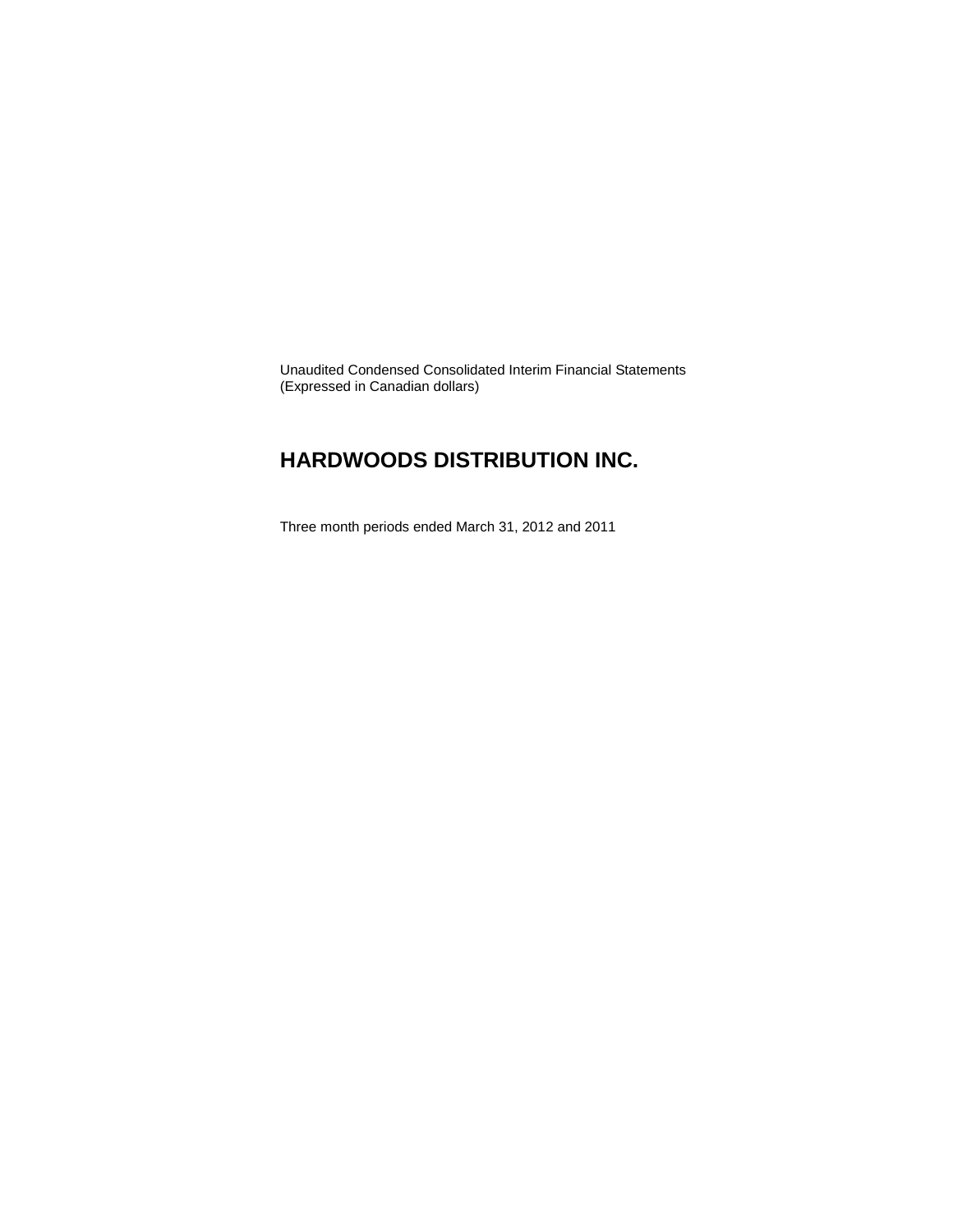Unaudited Condensed Consolidated Interim Statement of Financial Position (Expressed in thousands of Canadian dollars)

|                                            |                  | March 31,     | December 31, |
|--------------------------------------------|------------------|---------------|--------------|
|                                            | <b>Note</b>      | 2012          | 2011         |
| <b>Assets</b>                              |                  |               |              |
| Current assets:                            |                  |               |              |
| Cash                                       |                  | \$<br>47      | \$<br>392    |
| Accounts receivable                        | 6                | 39,212        | 33.263       |
| Inventories                                | $\overline{7}$   | 38,618        | 39,015       |
| Prepaid expenses                           |                  | 735           | 902          |
| Total current assets                       |                  | 78,612        | 73,572       |
| Non-current assets:                        |                  |               |              |
| Long-term receivables                      | 6                | 1.184         | 1.394        |
| Property, plant and equipment              |                  | 6,270         | 6,483        |
| Deferred income taxes                      |                  | 16,913        | 17,556       |
| Intangible asset                           |                  | 20            | 22           |
| Total non-current assets                   |                  | 24,387        | 25,455       |
| <b>Total assets</b>                        |                  | \$<br>102,999 | \$<br>99,027 |
| Liabilities                                |                  |               |              |
|                                            |                  |               |              |
| <b>Current liabilities:</b>                |                  |               |              |
| <b>Bank indebtedness</b>                   | 8                | \$<br>22,368  | \$<br>19,794 |
| Accounts payable and accrued liabilities   |                  | 6,496         | 5,474        |
| Income taxes payable                       |                  | 273           | 43           |
| Provisions                                 |                  | 86            | 90           |
| Finance lease obligation                   | $\boldsymbol{9}$ | 767           | 817          |
| Dividend payable                           | 5                | 323           | 321          |
| <b>Total current liabilities</b>           |                  | 30,313        | 26,539       |
| Non-current liabilities:                   |                  |               |              |
| Provisions                                 |                  |               | 7            |
| Finance lease obligation                   | 9                | 502           | 582          |
| Total non-current liabilities              |                  | 502           | 589          |
| <b>Total liabilities</b>                   |                  | 30,815        | 27,128       |
| Shareholders' equity                       |                  |               |              |
| Share capital                              | 10(a)            | 44,224        | 44.061       |
| Contributed surplus                        |                  | 105,036       | 105,097      |
| Deficit                                    |                  | (75, 294)     | (76, 196)    |
| Accumulated other comprehensive loss       |                  | (1,782)       | (1,063)      |
| Shareholders' equity                       |                  | 72,184        | 71,899       |
| Total shareholders' equity and liabilities |                  | \$<br>102,999 | \$<br>99,027 |
|                                            |                  |               |              |

The accompanying notes are an integral part of these condensed consolidated interim financial statements.

Approved on behalf of the board of directors:

**(Signed) GRAHAM M. WILSON** Director **(Signed) TERRY M. HOLLAND** Director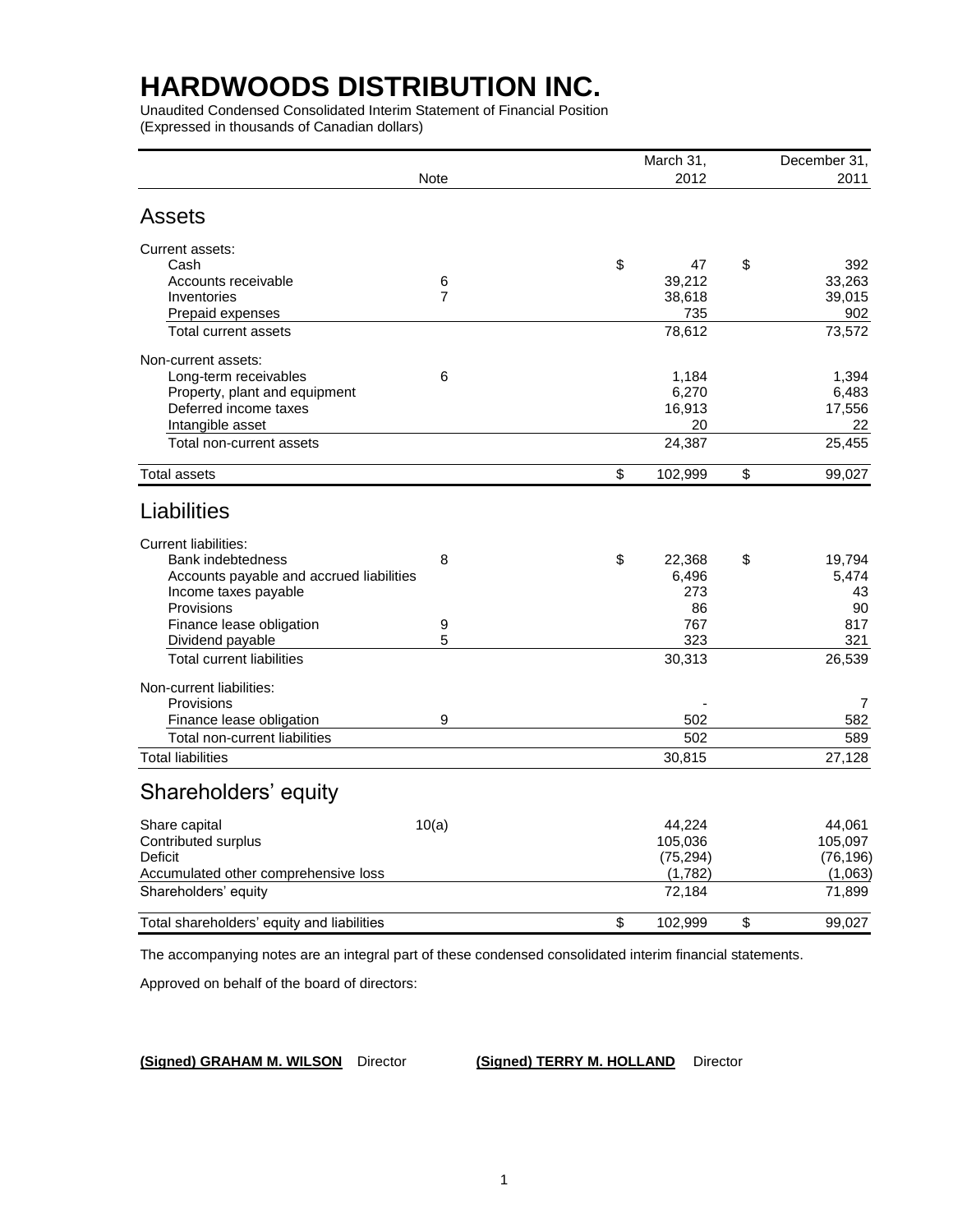Unaudited Condensed Consolidated Statement of Comprehensive Income (Loss) (Expressed in thousands of Canadian dollars)

Three month periods ended March 31, 2012 and 2011

|                                                                                  | <b>Note</b> |                   | 2012                              |          | 2011                                     |
|----------------------------------------------------------------------------------|-------------|-------------------|-----------------------------------|----------|------------------------------------------|
| Sales<br>Cost of sales                                                           |             | \$                | 72,939<br>(59, 829)               | \$       | 52,030<br>(42, 931)                      |
| Gross profit                                                                     |             |                   | 13,110                            |          | 9,099                                    |
| Operating expenses:<br>Selling and distribution<br>Administration<br>Other       |             |                   | (8, 483)<br>(2, 367)<br>(10, 850) |          | (6, 467)<br>(2,005)<br>(300)<br>(8, 772) |
| Profit from operating activities                                                 |             |                   | 2,260                             |          | 327                                      |
| Finance expense<br>Finance income                                                | 11<br>11    |                   | (468)<br>128                      |          | (867)<br>132                             |
| Net finance costs                                                                |             |                   | (340)                             |          | (735)                                    |
| Profit (loss) before income taxes                                                |             |                   | 1,920                             |          | (408)                                    |
| Income tax expense:<br>Current<br>Deferred                                       |             |                   | (240)<br>(455)<br>(695)           |          | (13)<br>(280)<br>(293)                   |
| Profit (loss) for the period                                                     |             |                   | 1,225                             |          | (701)                                    |
| Other comprehensive loss:<br>Exchange differences translating foreign operations |             |                   | (719)                             |          | (839)                                    |
| Total comprehensive income (loss) for the period                                 |             | \$                | 506                               | \$       | (1, 540)                                 |
| Basic profit (loss) per share/unit<br>Diluted profit (loss) per share/unit       |             | \$<br>$\ddot{\$}$ | 0.08<br>0.07                      | \$<br>\$ | (0.05)<br>(0.05)                         |

The accompanying notes are an integral part of these condensed consolidated interim financial statements.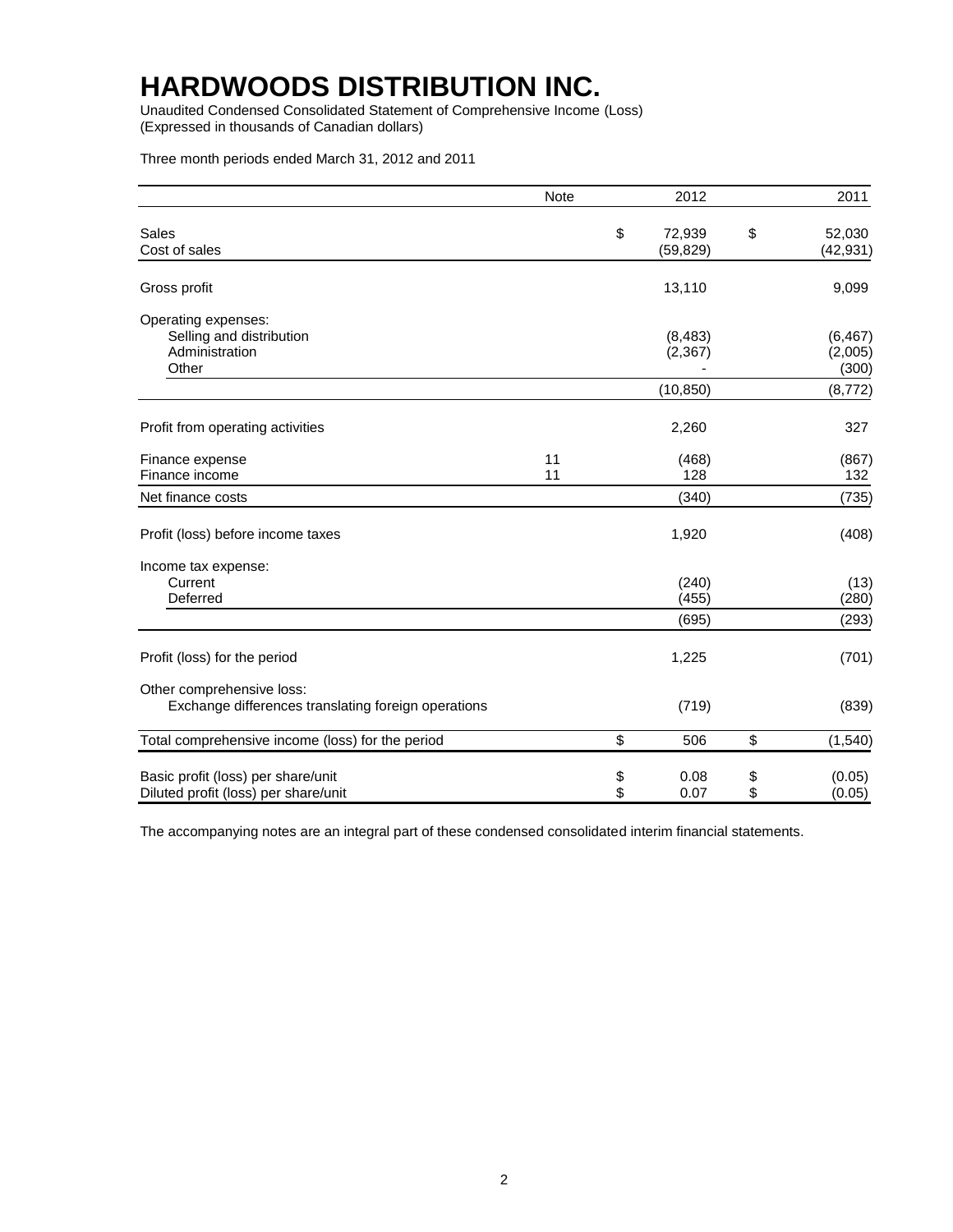Unaudited Condensed Consolidated Statements of Changes in Shareholders' Equity (Expressed in thousands of Canadian dollars)

Three month periods ended March 31, 2012 and 2011

|                                                                                                                                                                   |                |                  |                           | Accumulated other<br>comprehensive |    |                             |    |                                 |
|-------------------------------------------------------------------------------------------------------------------------------------------------------------------|----------------|------------------|---------------------------|------------------------------------|----|-----------------------------|----|---------------------------------|
|                                                                                                                                                                   | Note           | Share<br>capital | Contributed<br>surplus    | loss -<br>translation reserve      |    | Deficit                     |    | Total                           |
| Balance at January 1, 2011<br>Profit for the period<br>Translation of foreign operations                                                                          |                | \$               | \$                        | \$<br>(1,937)<br>(839)             | S  | (81,620)<br>(701)           | \$ | (83, 557)<br>(701)<br>(839)     |
| Balance at March 31, 2011                                                                                                                                         |                | \$               | \$                        | \$<br>(2,776)                      | \$ | (82, 321)                   | \$ | (85,097)                        |
| Balance at January 1, 2012<br>Share based compensation<br>expense for the period<br>Shares issued pursuant to LTIP<br>Profit for the period<br>Dividends declared | 10(b)<br>10(a) | \$44,061<br>163  | \$105,097<br>102<br>(163) | \$<br>(1,063)                      | S  | (76, 196)<br>1,225<br>(323) | S  | 71,899<br>102<br>1,225<br>(323) |
| Translation of foreign operations                                                                                                                                 |                |                  |                           | (719)                              |    |                             |    | (719)                           |
| Balance at March 31, 2012                                                                                                                                         |                | \$44,224         | \$105,036                 | \$<br>(1,782)                      | \$ | (75,294)                    | \$ | 72,184                          |

The accompanying notes are an integral part of the condensed consolidated interim financial statements.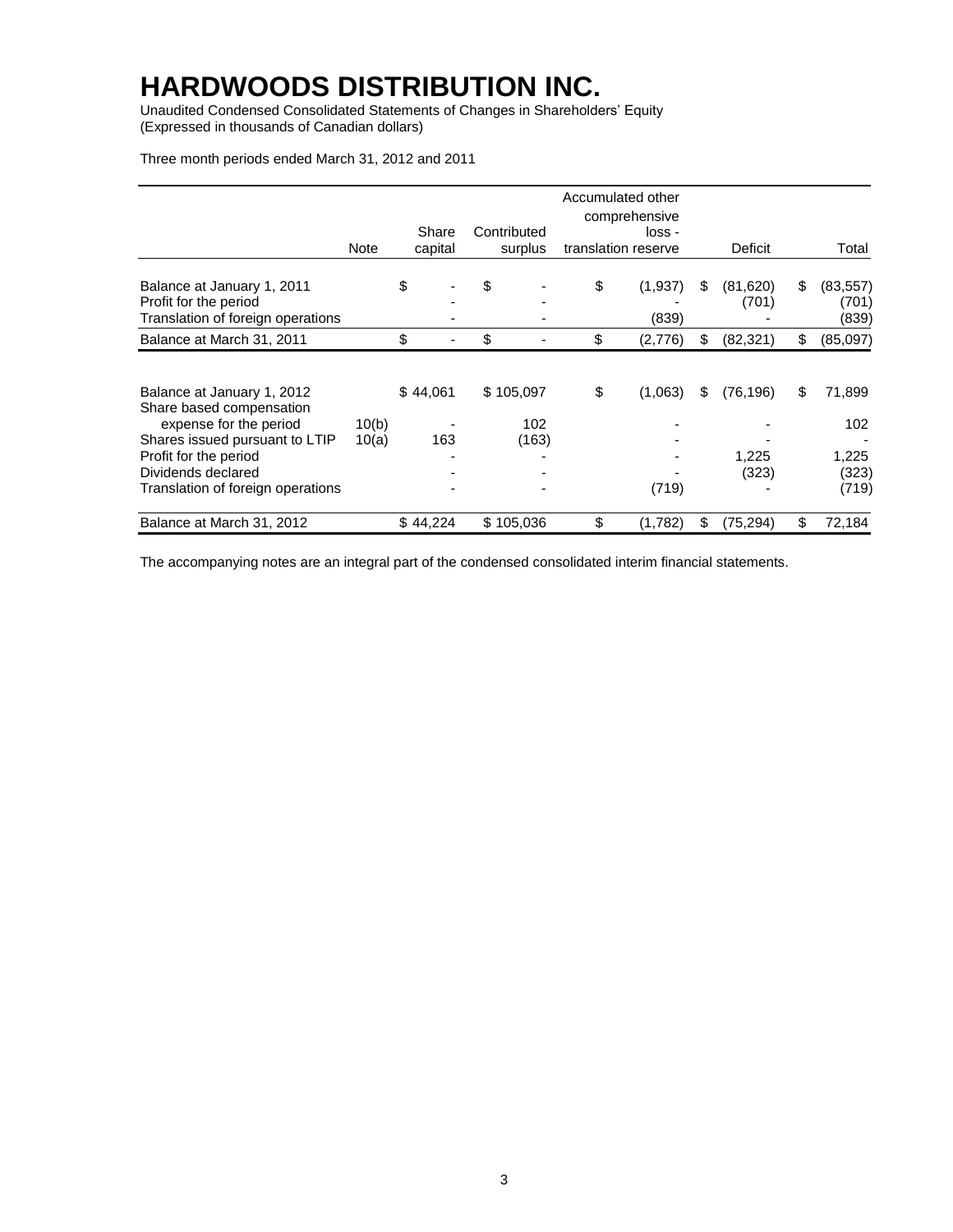Unaudited Condensed Consolidated Statement of Cash Flows (Expressed in thousands of Canadian dollars)

Three month periods ended March 31, 2012 and 2011

|                                                       | <b>Note</b> | 2012        | 2011        |
|-------------------------------------------------------|-------------|-------------|-------------|
| Cash flows from operating activities:                 |             |             |             |
| Profit (loss) for the period                          |             | \$<br>1,225 | \$<br>(701) |
| Adjustments for:                                      |             |             |             |
| Depreciation and amortization                         |             | 302         | 231         |
| Gain on sale of property, plant and equipment         |             | (17)        | (33)        |
| Non-cash employee incentive program                   |             | 102         | 252         |
| Income tax expense                                    |             | 695         | 293         |
| Net finance costs                                     |             | 340         | 735         |
| Interest received                                     |             | 124         | 128         |
| Interest paid                                         |             | (181)       | (158)       |
| Income taxes paid                                     |             | (8)         |             |
| Income tax refunds received                           |             |             | 1,796       |
|                                                       |             | 2,582       | 2,543       |
| Changes in non-cash working capital:                  |             |             |             |
| Accounts receivable                                   |             | (6, 556)    | (5,500)     |
| Inventories                                           |             | (150)       | 808         |
| Prepaid expenses                                      |             | 155         | 143         |
| Provisions                                            |             | (9)         | (70)        |
| Accounts payable and accrued liabilities              |             | 1,094       | 2,904       |
|                                                       |             | (5,466)     | (1,715)     |
| Net cash provided by (used in) operating activities   |             | (2,884)     | 828         |
| Cash flow from financing activities:                  |             |             |             |
| Increase (decrease) in bank indebtedness              |             | 2,865       | (568)       |
| Principle payments on finance lease obligation        |             | (183)       | (168)       |
| Dividends paid to shareholders                        |             | (321)       |             |
| Net cash provided by (used in) financing activities   |             | 2,361       | (736)       |
| Cash flow from investing activities:                  |             |             |             |
| Additions to property, plant and equipment            |             | (134)       | (42)        |
| Proceeds on disposal of property, plant and equipment |             | 35          | 49          |
| Payments received on long-term receivables            |             | 277         | 46          |
| Net cash provided by investing activities             |             | 178         | 53          |
| Increase (decrease) in cash                           |             | (345)       | 145         |
| Cash, beginning of period                             |             | 392         | 43          |
| Cash, end of period                                   |             | \$<br>47    | \$<br>188   |

The accompanying notes are an integral part of the condensed consolidated interim financial statements.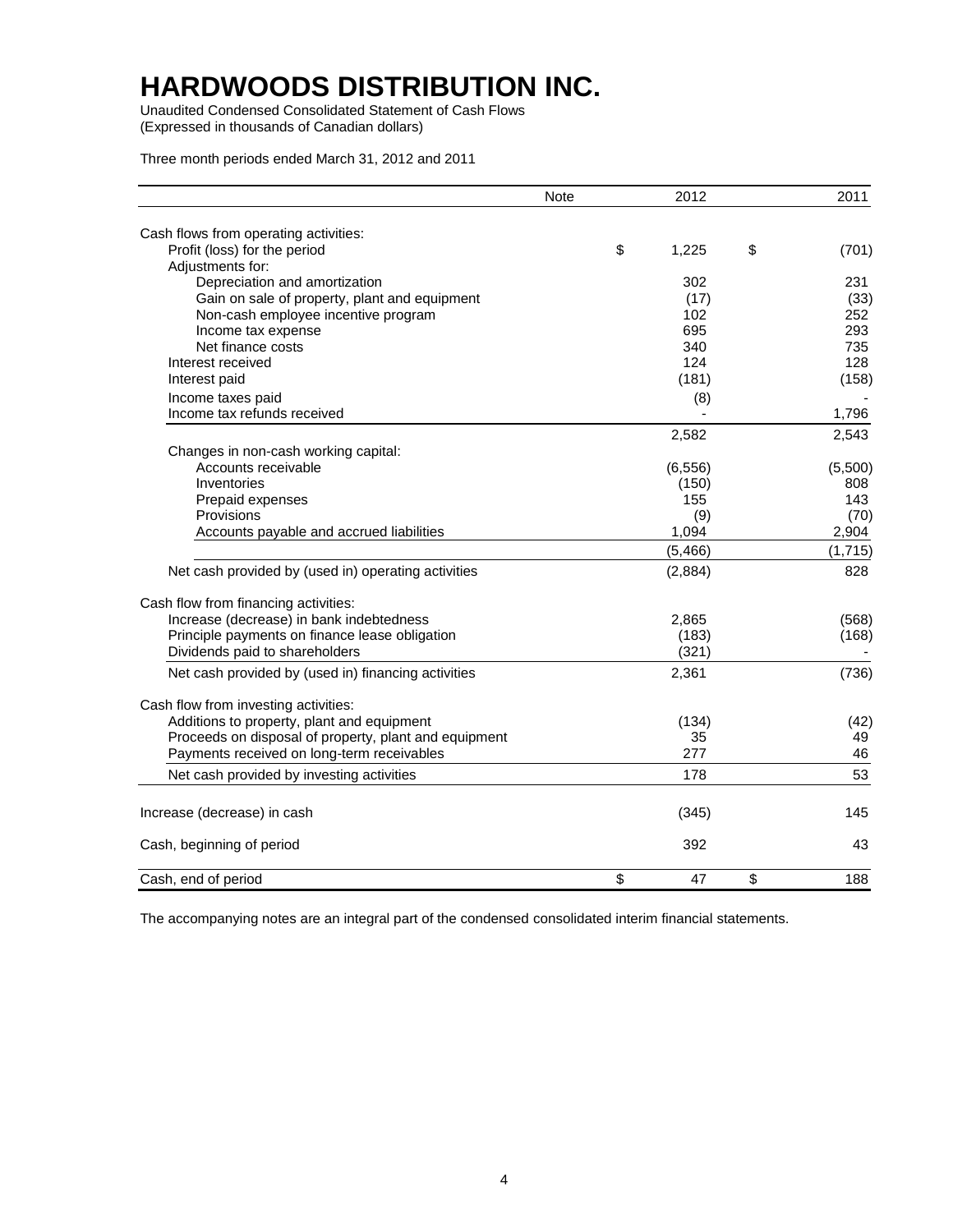Notes to Unaudited Condensed Consolidated Interim Financial Statements (Tabular amounts expressed in thousands of Canadian dollars)

Three month periods ended March 31, 2012 and 2011

### **1. Nature of operations:**

Hardwoods Distribution Inc. (the "Company") is incorporated under the Canada Business Corporations Act trading on the Toronto Stock Exchange under the symbol "HWD." The Company is the successor to Hardwoods Distribution Income Fund (the "Fund") following the completion of the conversion of the Fund from an income trust to a corporate structure on July 1, 2011 (the "Reorganization"). Information herein with respect to Hardwoods Distribution Inc. includes information and financial results in respect of the Fund prior to the Reorganization and references to "common shares" and "shares" should be read as references to "units" for periods prior to July 1, 2011. Subsidiaries of the Company operate a network of 30 distribution centers in Canada and the US engaged in the wholesale distribution of hardwood lumber and related sheet goods and specialty products.

### **2. Basis of preparation:**

(a) Statement of compliance:

These condensed consolidated interim financial statements of the Company have been prepared in accordance with International Financial Reporting Standards ("IFRS") as issued by the International Accounting Standards Board, including IAS 34, "Interim Financial Reporting". The disclosures contained in these condensed consolidated interim financial statements do not include all of the requirements of IFRS for annual financial statements, and accordingly, these condensed consolidated interim financial statements should be read in conjunction with the annual consolidated financial statements for the year ended December 31, 2011.

The condensed consolidated interim financial statements were authorized for issue by the Board of Directors on May 7, 2012.

(b) Basis of measurement:

These condensed consolidated interim financial statements have been prepared on the historical cost basis.

(c) Functional and presentation currency:

These condensed consolidated interim financial statements are presented in Canadian dollars, which is the Company's functional currency. All financial information presented in the financial statements, with the exception of per share/unit amounts, has been rounded to the nearest thousand.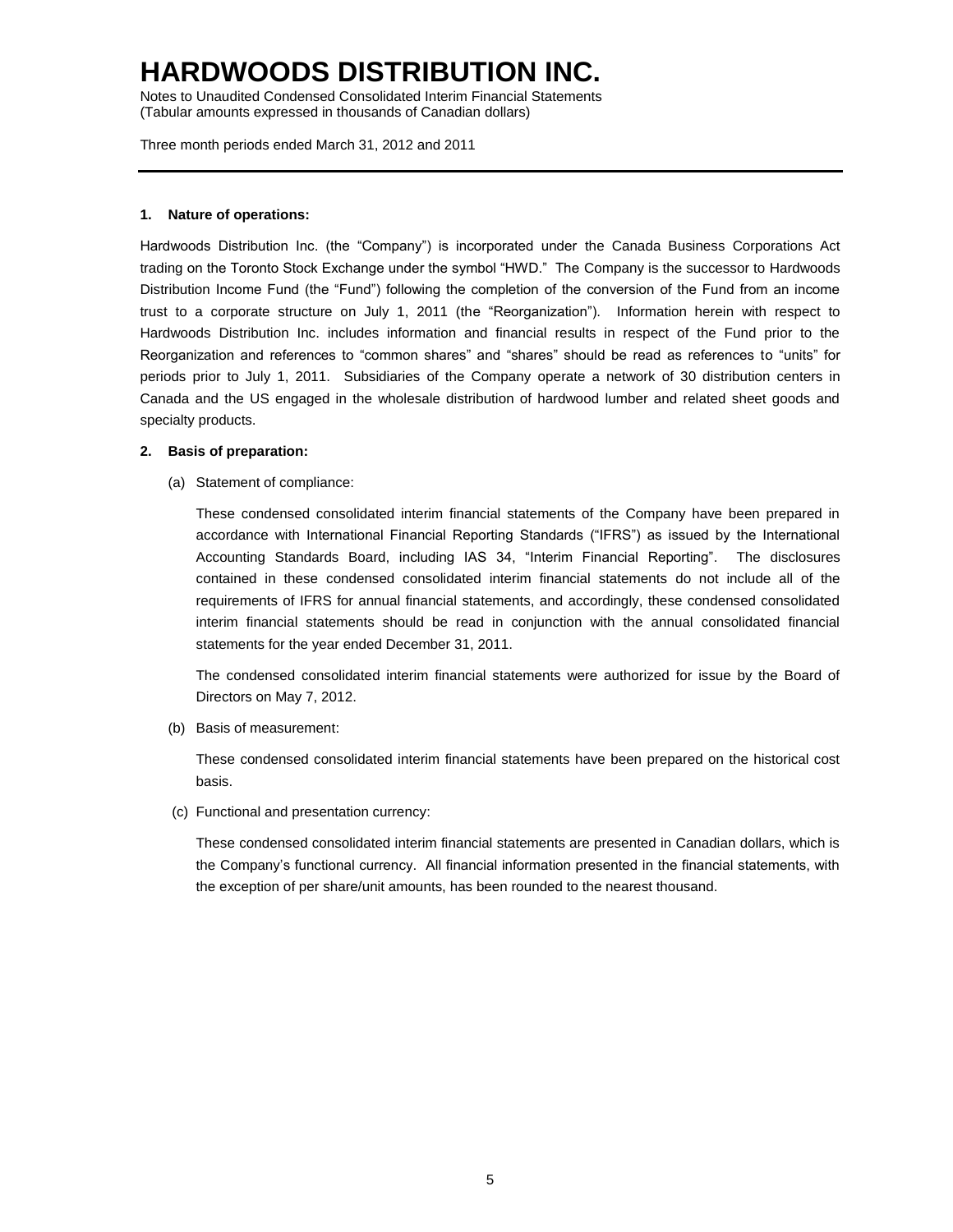Notes to Unaudited Condensed Consolidated Interim Financial Statements (Tabular amounts expressed in thousands of Canadian dollars)

Three month periods ended March 31, 2012 and 2011

### **2. Basis of preparation (continued):**

(d) Use of estimates and judgment

The preparation of financial statements in accordance with IFRS requires management to make judgments, estimates and assumptions that affect the application of accounting policies and the reported amounts of assets and liabilities at the date of the financial statements and the reported amounts of revenue and expenses during the reporting period. Actual amounts may differ from the estimates applied in the preparation of these financial statements.

Estimates and underlying assumptions are reviewed on an ongoing basis. Revisions to accounting estimates are recognized in the period in which the estimates are revised and in any future periods affected. The areas of estimate in these condensed consolidated interim financial statements are consistent with those disclosed in the Company's annual financial statements for the year ended December 31, 2011.

### **3. Significant accounting policies:**

The significant accounting policies that have been used in the preparation of these condensed consolidated interim financial statements are summarized in the Company's annual consolidated financial statements for the period ended December 31, 2011. These accounting policies have been applied consistently by the Company and its subsidiaries to all periods presented in these financial statements.

### **4. Business acquisition:**

On September 19, 2011 a subsidiary of the Company purchased certain assets of Frank Paxton Lumber Company ("Paxton") with the intention to continue operations of the business. Paxton is a US based remanufacturer and distributor of hardwood lumber, millwork and sheet goods, with branch operations in San Antonio, Denver, Cincinnati, Kansas City and Chicago. The Company purchased the trade accounts receivable, inventory, and property, plant and equipment of Paxton for cash consideration of \$13.7 million (US\$13.9 million) and hired Paxton's employees to continue operating the business. As part of the agreement certain accounts receivable totaling \$0.2 million not subsequently collected were returned to the seller and collected during the period ended March 31, 2012.

Included in these condensed consolidated interim financial statements for the three month period ended March 31, 2012 for Paxton are sales of \$14.1 million and profit of \$0.4 million.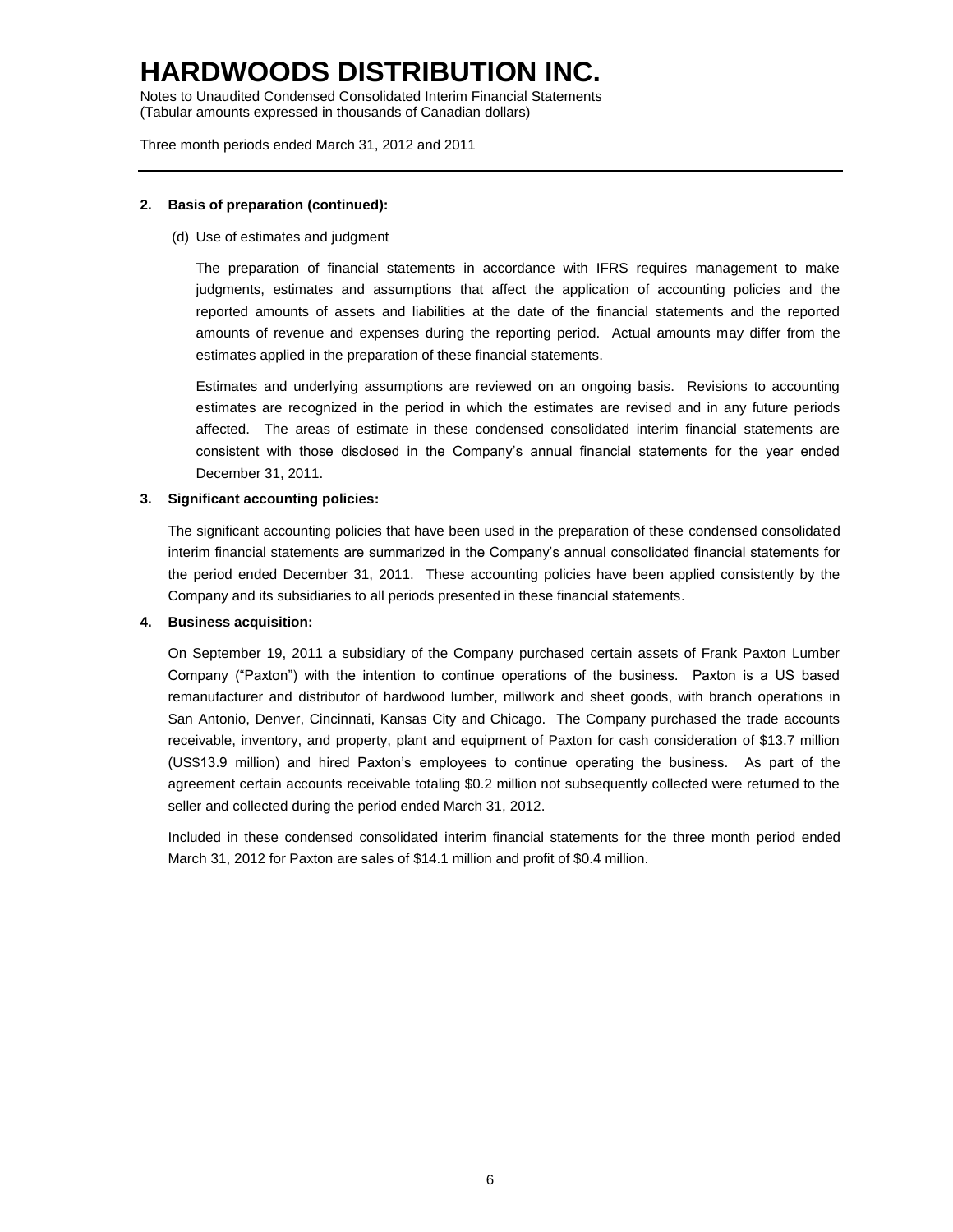Notes to Unaudited Condensed Consolidated Interim Financial Statements (Tabular amounts expressed in thousands of Canadian dollars)

Three month periods ended March 31, 2012 and 2011

### **5. Capital management:**

The Company's policy is to maintain a strong capital base so as to maintain investor, creditor and market confidence and to sustain future development of the business. The Company considers its capital to be bank indebtedness (net of cash) and shareholders' equity. The Company's capitalization is as follows:

|                                                                        |    | March 31,<br>2012        | December 31,<br>2011            |
|------------------------------------------------------------------------|----|--------------------------|---------------------------------|
| Cash and cash equivalents<br>Bank indebtedness<br>Shareholders' equity | \$ | (47)<br>22,368<br>72.184 | \$<br>(392)<br>19,794<br>71,899 |
| Total capitalization                                                   | S  | 94,505                   | \$<br>91,301                    |

The terms of the Company's US and Canadian credit facilities are described in note 8. The terms of the agreements with the Company's lenders provide that distributions cannot be made by its subsidiaries in the event that its subsidiaries do not meet certain credit ratios. The Company's operating subsidiaries were compliant with all required credit ratios under the US and Canadian credit facilities as at March 31, 2012, and accordingly there were no restrictions on distributions arising from compliance with financial covenants.

Dividends are one way the Company manages its capital. Dividends are declared having given consideration to a variety of factors including the outlook for the business and financial leverage. There were no changes to the Company's approach to capital management during the three month period ended March 31, 2012.

On March 9, 2012 Hardwoods Distribution Inc. declared a cash dividend of \$0.02 per common share to shareholders of record as of April 20, 2012. The dividend was paid to shareholders on April 30, 2012. On May 7, 2012 the Company declared a cash dividend of \$0.03 per common share to shareholders of record as of July 20, 2012, to be paid on July 31, 2012.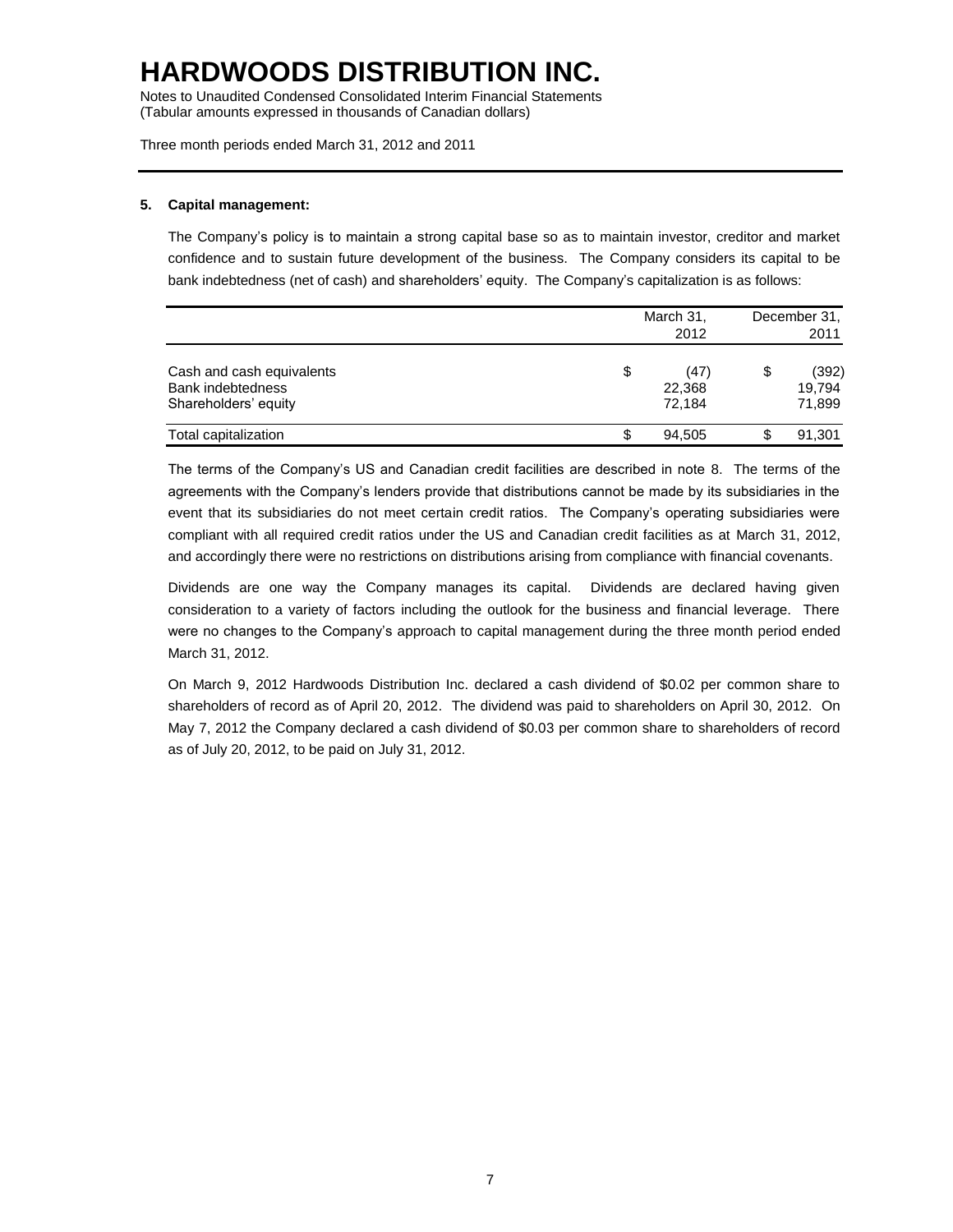Notes to Unaudited Condensed Consolidated Interim Financial Statements (Tabular amounts expressed in thousands of Canadian dollars)

Three month periods ended March 31, 2012 and 2011

#### **6. Accounts receivable:**

The following is a breakdown of the Company's current and long term receivables and represents the Company's principal exposure to credit risk.

|                                                  | March 31,    | December 31, |        |
|--------------------------------------------------|--------------|--------------|--------|
|                                                  | 2012         |              | 2011   |
| Trade accounts receivable - Canada               | \$<br>12,869 | \$           | 10,561 |
| Trade accounts receivable - United States        | 28,280       |              | 24,226 |
| Sundry receivable                                | 147          |              | 148    |
| Current portion of long-term receivables         | 1,048        |              | 1,158  |
|                                                  | 42,344       |              | 36,093 |
| Less:                                            |              |              |        |
| Allowance for credit loss                        | 3,132        |              | 2,830  |
|                                                  | \$<br>39,212 | \$           | 33,263 |
| Long-term receivables:                           |              |              |        |
| Employee housing loans                           | \$<br>368    | \$           | 368    |
| Customer notes                                   | 1,450        |              | 1,753  |
| Security deposits                                | 414          |              | 431    |
|                                                  | 2,232        |              | 2,552  |
| Less:                                            |              |              |        |
| Current portion, included in accounts receivable | 1,048        |              | 1,158  |
|                                                  | \$<br>1,184  | \$           | 1,394  |

The aging of trade receivables was:

|                                                                                | March 31,<br>2012                       |    | December 31,<br>2011              |
|--------------------------------------------------------------------------------|-----------------------------------------|----|-----------------------------------|
| Current<br>Past due 31 - 60 days<br>Past due 61 - 90 days<br>Past due 90+ days | \$<br>29,922<br>5,907<br>1,724<br>3,596 | \$ | 20,977<br>7.174<br>2,676<br>3,960 |
|                                                                                | 41.149                                  | S  | 34,787                            |

The Company determines its allowance for doubtful accounts based on its best estimate of the net recoverable amount by customer account. Accounts that are considered uncollectable are written off. The total allowance at March 31, 2012 was \$3.1 million (December 31, 2011 - \$2.8 million). The amount of the allowance is considered sufficient based on the past experience of the business, the security the Company has in place for past due accounts and management's regular review and assessment of customer accounts and credit risk.

Bad debt expense, net of recoveries, for the three month period ended March 31, 2012 was \$0.3 million which equates to 0.4% of sales (three month period ended March 31, 2011 – \$0.5 million, being 1.0% of sales).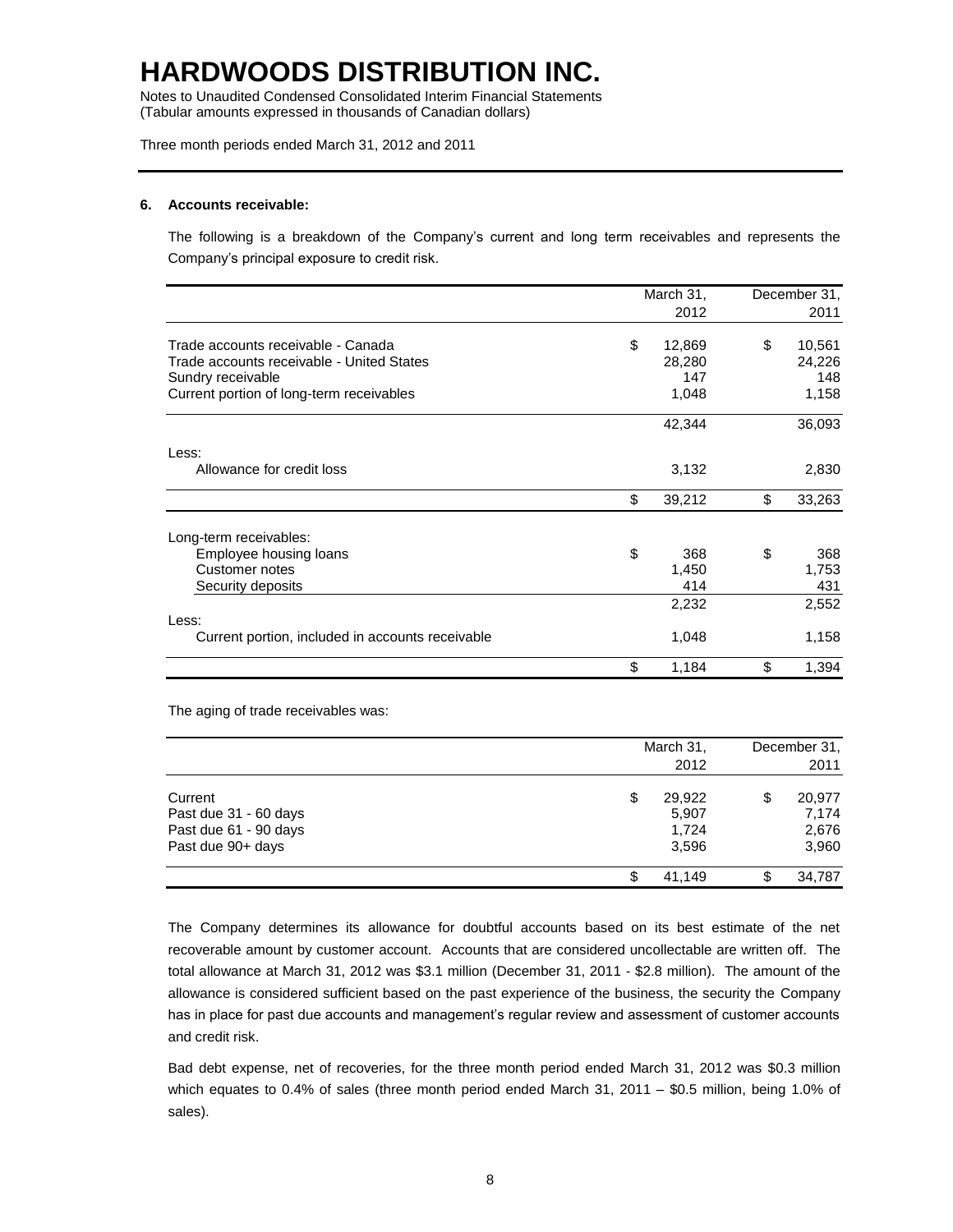Notes to Unaudited Condensed Consolidated Interim Financial Statements (Tabular amounts expressed in thousands of Canadian dollars)

Three month periods ended March 31, 2012 and 2011

### **7. Inventories:**

|                                                        |    | March 31,<br>2012                  | December 31,<br>2011                     |
|--------------------------------------------------------|----|------------------------------------|------------------------------------------|
| Lumber<br>Sheet goods<br>Specialty<br>Goods in-transit | \$ | 14,113<br>18,630<br>3,374<br>2,501 | \$<br>13,469<br>19,346<br>3,497<br>2,703 |
|                                                        | J. | 38,618                             | \$<br>39,015                             |

Inventory related expenses are included in the consolidated statement of comprehensive income as follows:

|                                               | Three months ended<br>March 31,<br>2012 | Three months ended<br>March 31,<br>2011 |  |  |
|-----------------------------------------------|-----------------------------------------|-----------------------------------------|--|--|
| Inventory write-downs                         | \$<br>88                                | \$<br>158                               |  |  |
| Cost of inventory sold<br>Other cost of sales | \$<br>57,490<br>2,339                   | \$<br>41,221<br>1,710                   |  |  |
| Total cost of sales                           | \$<br>59,829                            | \$<br>42,931                            |  |  |

### **8. Bank indebtedness:**

|                                                                                                                                                  | March 31,<br>2012    | December 31,<br>2011 |
|--------------------------------------------------------------------------------------------------------------------------------------------------|----------------------|----------------------|
| Checks issued in excess of funds on deposit<br>Credit facility, Hardwoods LP<br>Credit facility, Hardwoods USLP<br>(March 31, 2012 - US\$15,611; | \$<br>1.201<br>5,595 | \$<br>922<br>4,943   |
| December 31, 2011 - US\$13,692)                                                                                                                  | 15.572               | 13.929               |
|                                                                                                                                                  | 22.368               | \$<br>19.794         |

Bank indebtedness consists of checks issued in excess of funds on deposit and advances under operating lines of credit (the "Credit Facilities") available to subsidiaries of the Company, Hardwoods Specialty Products LP ("Hardwoods LP") and Hardwoods Specialty Product USLP ("Hardwoods USLP").

The Hardwoods LP Credit Facility, which has a maturity date of August 7, 2016, provides financing up to \$15.0 million. The Hardwoods USLP credit facility provides financing up to US\$30 million and has a maturity date of May 26, 2015. Each facility is payable in full at maturity. Both Hardwoods Credit Facilities are revolving credit facilities which Hardwoods may terminate at any time without prepayment penalty. The Credit Facilities bear interest at a floating rate based on the Canadian or US prime rate (as the case may be), LIBOR or bankers acceptance rates plus, in each case, an applicable margin. Letters of credit are also available under the Credit Facilities on customary terms for facilities of this nature. Commitment fees and standby charges usual for borrowings of this nature are payable.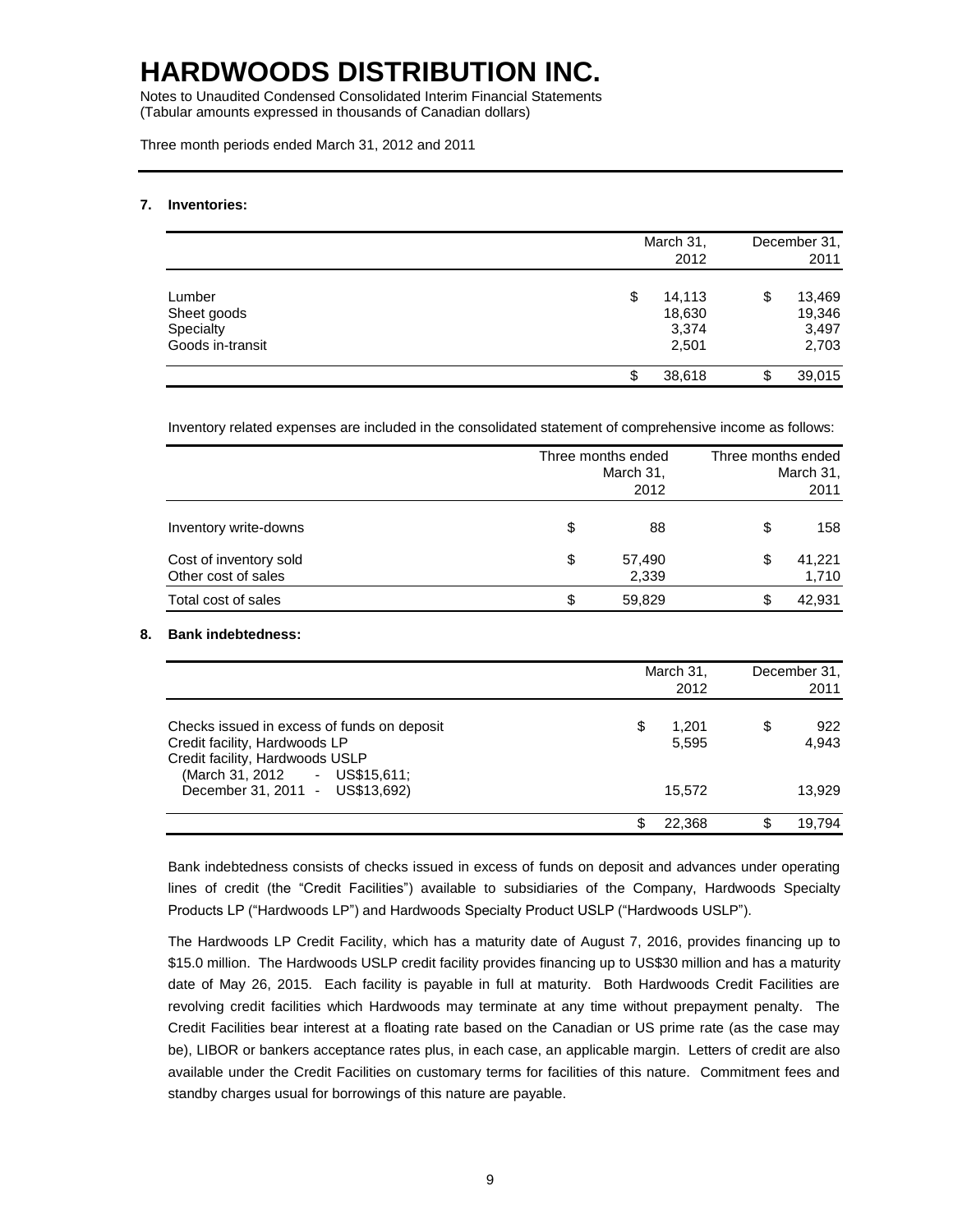Notes to Unaudited Condensed Consolidated Interim Financial Statements (Tabular amounts expressed in thousands of Canadian dollars)

Three month periods ended March 31, 2012 and 2011

### **8. Bank indebtedness (continued):**

The amount made available under the Credit Facility to Hardwoods LP from time to time is limited to the extent of 85% of the book value of accounts receivable and the lesser of 60% of the book value or 85% of appraised value of inventories with the amount based on inventories not to exceed 60% of the total amount to be available. Certain identified accounts receivable and inventories are excluded from the calculation of the amount available under the Credit Facility. Hardwoods LP is required to maintain a fixed charge coverage ratio (calculated as the ratio of EBITDA less cash taxes less capital expenditures less distributions, divided by interest plus principal payments on capital lease obligations) of not less than 1.1 to 1. However, this covenant does not apply so long as the unused availability under the credit line is in excess of \$2.0 million. At March 31, 2012, the Hardwoods LP credit facility has unused availability of \$8.7 million (December 31, 2011 - \$6.9 million).

The amount to be made available under the Credit Facility to Hardwoods USLP from time to time is limited to the extent of 85% of the book value of certain accounts receivable and 55% of the book value of inventories (with certain accounts receivable and inventory being excluded). Hardwoods USLP is required to maintain a fixed charge coverage ratio (calculated as EBITDA less cash taxes less capital expenditures, divided by interest plus distributions) of 1.0 to 1. This covenant of the Hardwoods USLP Credit Facility does not need to be met however when the unused availability under the credit facility is in excess of US\$2.5 million. At March 31, 2012, the Hardwoods USLP credit facility has unused availability of \$14.3 million (US\$14.4 million) (December 31, 2011 - \$14.4 million (US\$14.1 million)).

### **9. Leases:**

(a) Finance leases as lessee:

Subsidiaries of the Company lease vehicles with terms ranging from 18 to 50 months. The Company and its subsidiaries have determined that these vehicle leases are considered finance leases and are recorded in the condensed consolidated interim statement of financial position.

Finance lease liabilities are payable as follows:

|                                                              | Within    |    | One to     |   |             |
|--------------------------------------------------------------|-----------|----|------------|---|-------------|
| Minimum lease payments due                                   | one year  |    | five years |   | Total       |
| March 31, 2012:<br>Future minimum lease payments<br>Interest | 712<br>55 | \$ | 482<br>20  | S | 1.194<br>75 |
| Present value of minimum payments                            | 767       | S  | 502        | S | 1.269       |
|                                                              |           |    |            |   |             |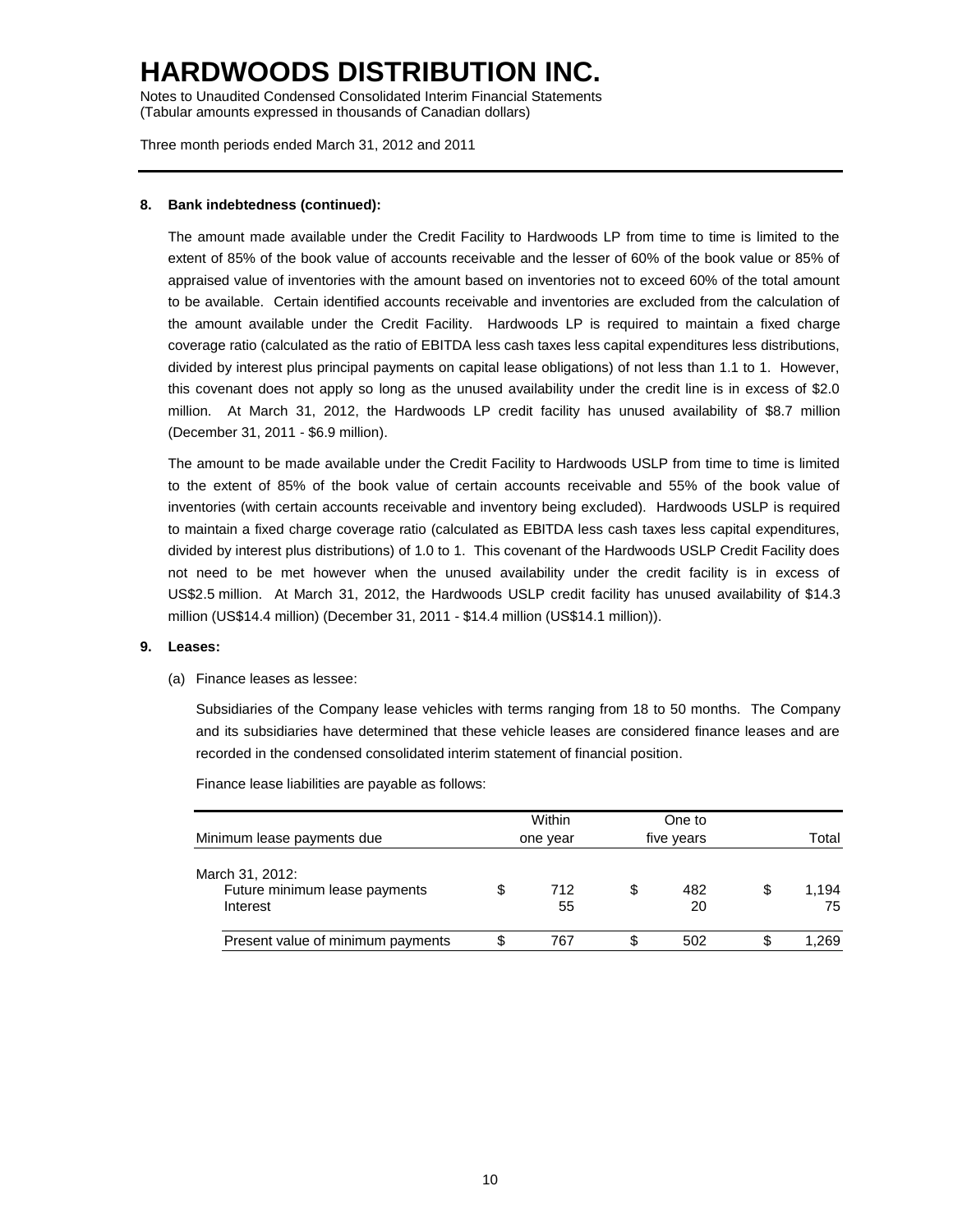Notes to Unaudited Condensed Consolidated Interim Financial Statements (Tabular amounts expressed in thousands of Canadian dollars)

Three month periods ended March 31, 2012 and 2011

### **9. Leases (continued):**

(b) Operating leases as lessee:

The Company's subsidiaries are obligated under various operating leases, mainly building leases that require future minimum rental payments as follows:

| Minimum lease payments due                             | Within<br>one year | One to<br>five years |   | After<br>five years |    | Total  |
|--------------------------------------------------------|--------------------|----------------------|---|---------------------|----|--------|
| Minimum lease payments due:<br>March 31, 2012          | \$<br>5.142        | \$11.778             | S | 95                  | S. | 17,015 |
| Minimum sublease revenue receivable:<br>March 31, 2012 | 108                | 129                  |   | ۰                   |    | 237    |

The Company's operating lease agreements do not contain any contingent rent clauses. Some operating building lease agreements contain renewal options but none contains any restrictions regarding distributions, further leasing or additional debt. Renewal options are reviewed regularly by management.

#### **10. Share Capital:**

(a) Share capital

At March 31, 2012, the authorized share capital of the Company comprised an unlimited number of common shares without par value ("Shares"). A continuity of the Shares is as follows:

|                                             | <b>Shares</b> |     | Total  |
|---------------------------------------------|---------------|-----|--------|
|                                             |               |     |        |
| Balance at December 31, 2011                | 16,095,343    | \$. | 44.061 |
| Issued pursuant to long term incentive plan | 80.744        |     | 163    |
|                                             |               |     |        |
| Balance at March 31, 2012                   | 16,176,087    | S   | 44.224 |

### (b) Long Term Incentive Plan ("LTIP"):

A continuity of the LTIP Shares outstanding is as follows:

|                                                                                         | <b>Performance Shares</b> | <b>Restricted Shares</b> |
|-----------------------------------------------------------------------------------------|---------------------------|--------------------------|
| Balance at December 31, 2011<br>LTIP shares settled by exchange for free-trading Shares | 104.856<br>(39,275)       | 219.442                  |
| Balance at March 31, 2012                                                               | 65.581                    | 219.442                  |

As of March 31, 2012, 39,275 Performance Shares became fully vested and were settled by the issuance of 80,744 Shares with a fair value of \$0.2 million. The number of Shares issued reflects the applicable performance payout multiplier and cumulative adjustments for dividends paid.

Non-cash compensation expense amount of \$102,377 was recorded for the three month period ended March 31, 2012 (2011 – \$252,446).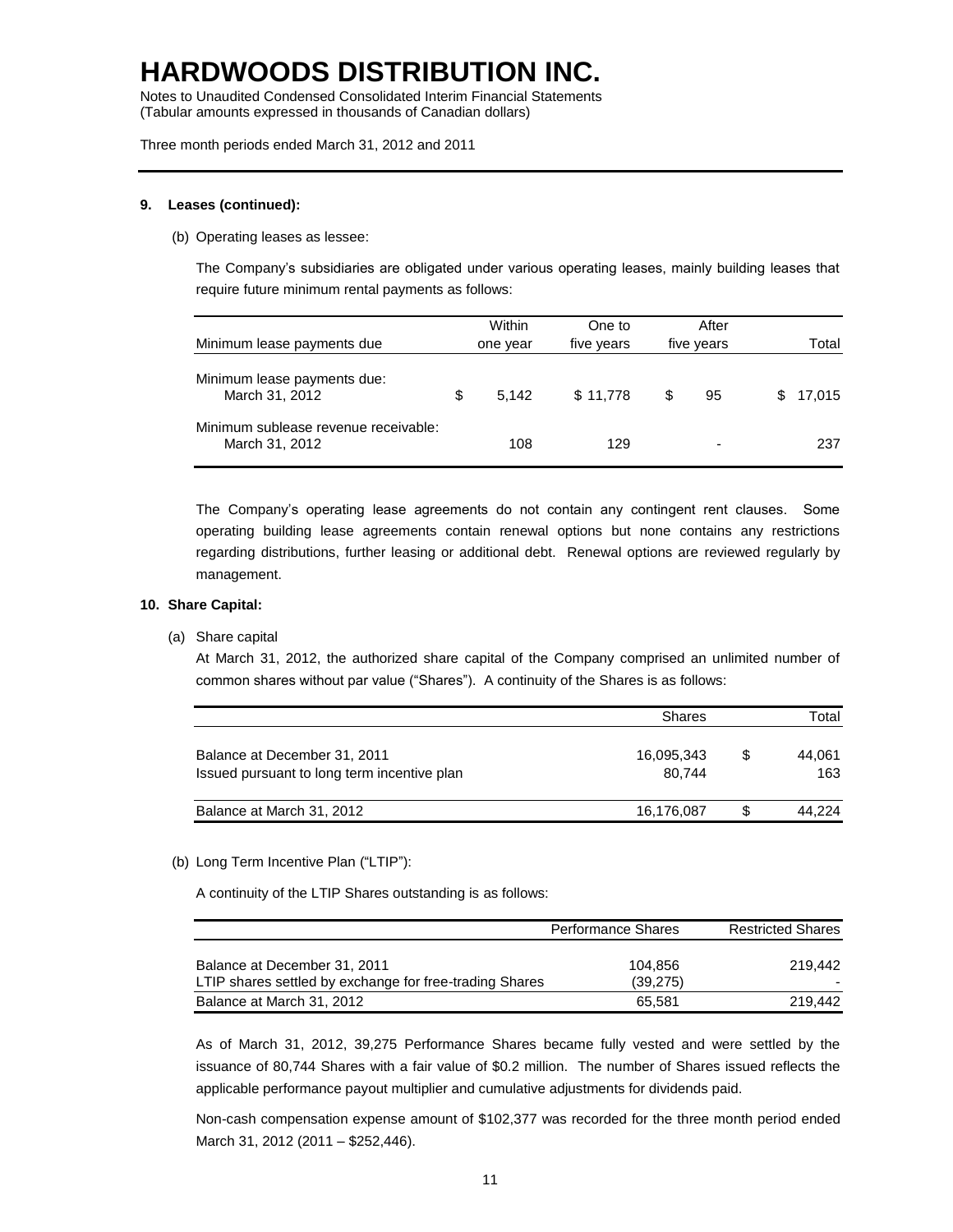Notes to Unaudited Condensed Consolidated Interim Financial Statements (Tabular amounts expressed in thousands of Canadian dollars)

Three month periods ended March 31, 2012 and 2011

### **10. Share Capital (continued):**

(c) Weighted average shares

The calculation of basic and fully diluted profit per share is based on the profit for the three month period ended March 31, 2012 of \$1.8 million (2011 – loss of \$0.7 million). The weighted average number of common shares outstanding is as follows:

|                                                       | 2012       | 2011       |
|-------------------------------------------------------|------------|------------|
| Issued ordinary shares/units at January 1             | 16,095,343 | 14,523,858 |
| Effect of shares/units issued during the period       |            |            |
| Pursuant to long-term incentive plan                  | 887        | 891        |
| Weighted average common shares/units basic            | 16,096,230 | 14.524.749 |
| Effect of dilutive securities:                        |            |            |
| Long term incentive plan                              | 307,224    |            |
| Weighted average common shares/units diluted March 31 | 16,403,454 | 14,524,749 |

### **11. Finance income and expense:**

|                                                          |             | Three months<br>ended<br>March 31, |      | Three months<br>ended<br>March 31, |      |
|----------------------------------------------------------|-------------|------------------------------------|------|------------------------------------|------|
|                                                          | <b>Note</b> |                                    | 2012 |                                    | 2011 |
| Finance expense:                                         |             |                                    |      |                                    |      |
| Interest on bank indebtedness                            | 8           | \$                                 | 164  | \$                                 | 136  |
| Amortization of deferred finance cost                    | 8           |                                    |      |                                    | 44   |
| Accretion of finance lease obligation                    | 9           |                                    | 19   |                                    | 24   |
| Change in fair value of non-controlling interest         |             |                                    |      |                                    | 574  |
| Write-off of uncollectible interest on trade receivables |             |                                    | 63   |                                    |      |
| Foreign exchange losses                                  |             |                                    | 222  |                                    | 89   |
| Total finance expense                                    |             |                                    | 468  |                                    | 867  |
| Finance income:                                          |             |                                    |      |                                    |      |
| Imputed interest on employee loans receivable            | 6           |                                    | 4    |                                    | 4    |
| Interest on trade receivables and customer notes         | 6           |                                    | 124  |                                    | 128  |
| Total finance income                                     |             |                                    | 128  |                                    | 132  |
| Net finance costs                                        |             | \$                                 | 340  | \$                                 | 735  |

The change in fair value of the non-controlling interest relates to the change in value of the previous owners 20% exchangeable interests in Hardwoods LP and Hardwoods USLP. The non-controlling interest exchanged their Class B limited partner units of Hardwoods LP and Hardwoods USLP for common shares of the Company on July 1, 2011 eliminating the non-controlling interest liability.